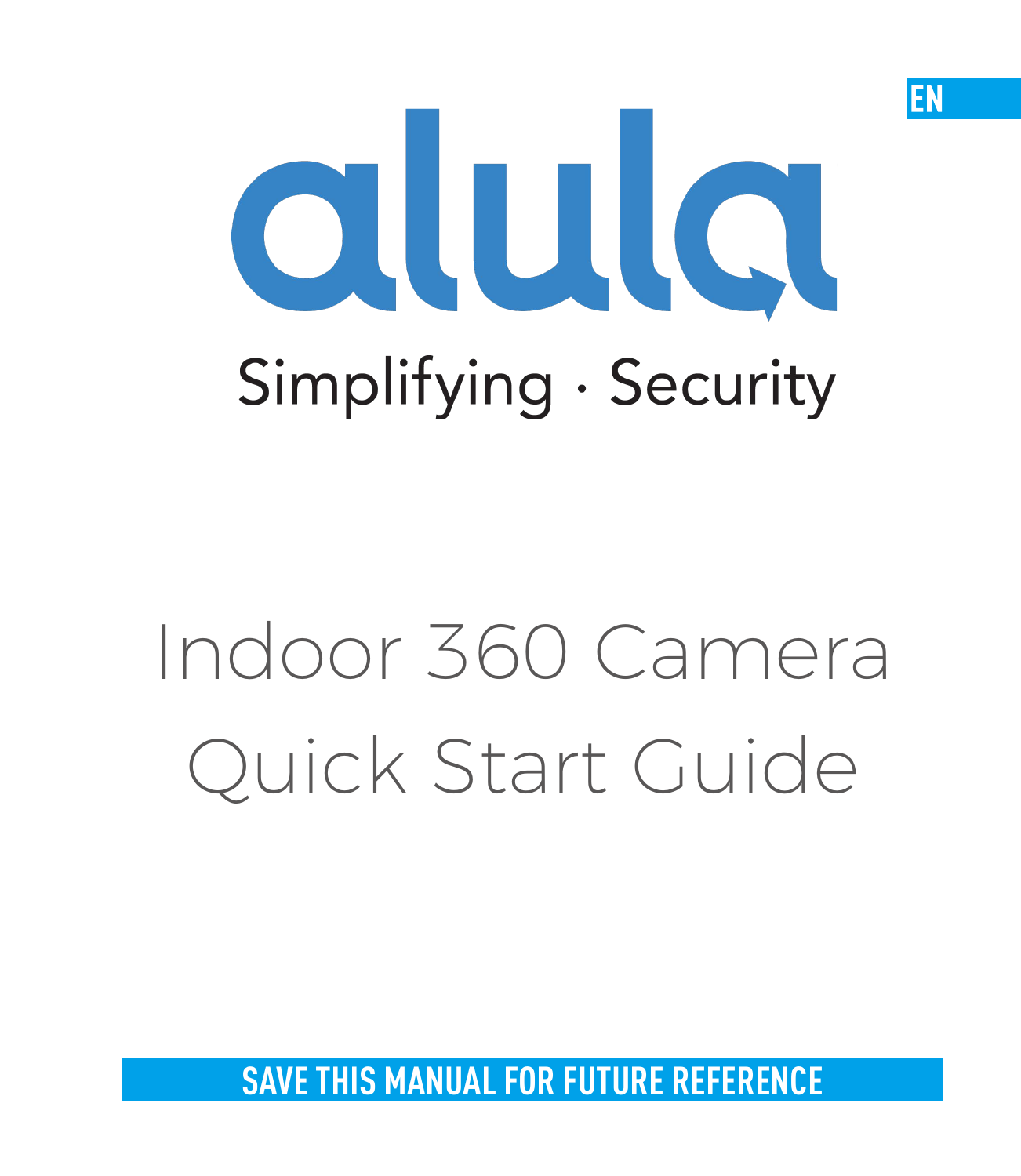### **Setup** Step 1 Power-on

Plug the power cable into the camera, and then plug the power adapter into an outlet as shown in the figure below. The LED indicator will flash red and blue when the camera is ready for setup.

| Power Interface | Power Outlet<br>o o<br>15<br>Power Cable                                                                                                                                                                                                         |
|-----------------|--------------------------------------------------------------------------------------------------------------------------------------------------------------------------------------------------------------------------------------------------|
|                 | <b>I ED Indicator Status</b><br>Flashing Blue: The network is<br>properly connected.<br>Solid Red: The device is activating.<br>Slowly Flashing Red: Invalid network<br>connection. Fastly Flashing Red: MicroSD<br>card or other error occurred |
|                 | Flashing Blue and Red: Camera is ready<br>for Wi-Fi setup.                                                                                                                                                                                       |

Turn on the camera and let it power up. The camera will completely rotate side-to-side and tilt up-and-down once.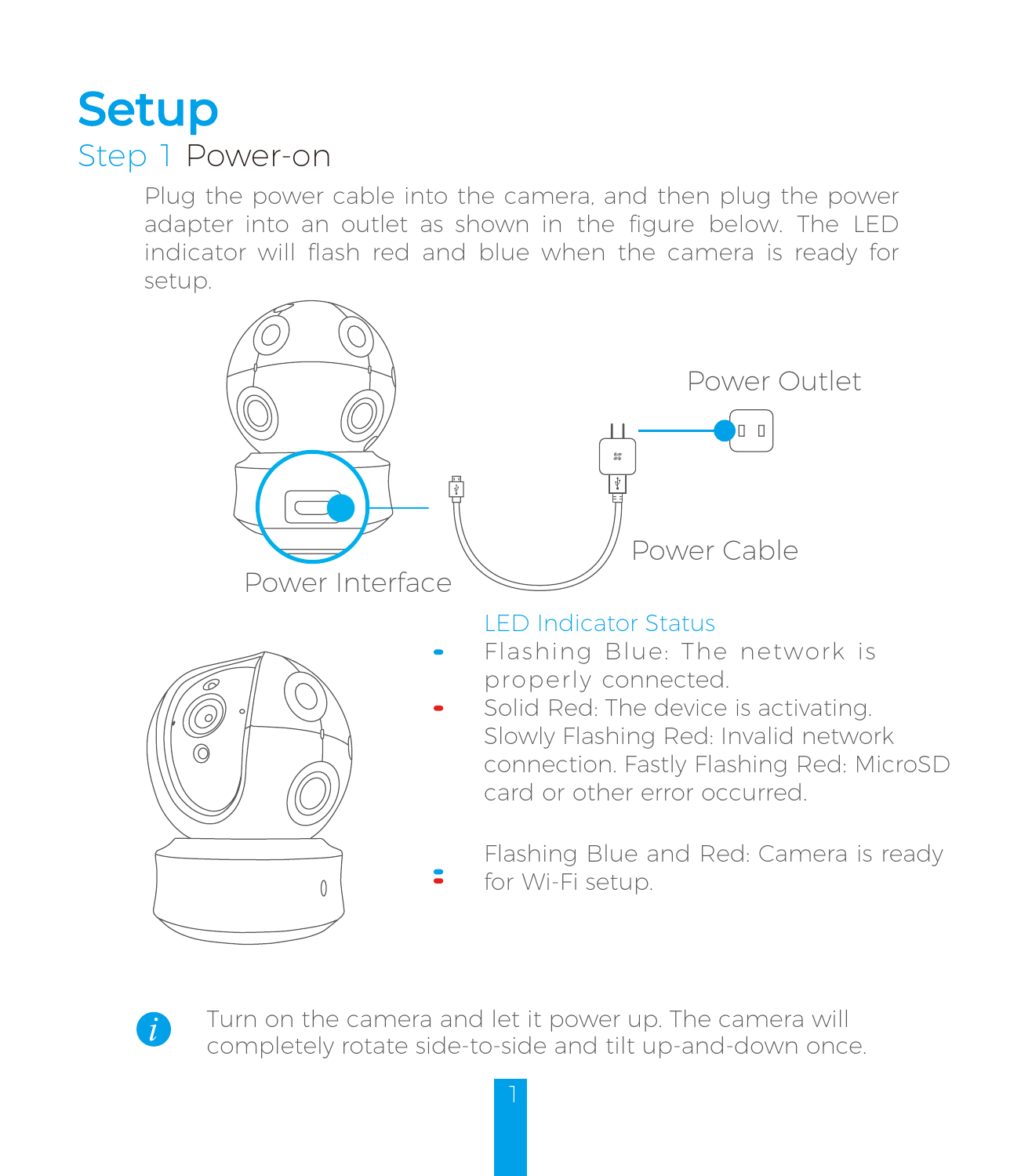#### Step 2 Camera Setup

- 1. Create a user account
	- Connect your mobile phone to Wi-Fi using your 2.4GHz network.
	- Search for "Alula" in the App Store or Google Play (TM).
	- Download and install the Alula app. **Q**
	- Launch the app.
- 2. Adding a camera to Alula
	- Log in to your account using the Alula app.
	- Tap "+" on the Home page to go to the Scan QR Code interface.



- Scan the QR Code on the camera.



- Enter the password for your Wi-Fi network.
- Select the correct time zone and DST information.
- Follow the app wizard to finish Wi-Fi configuration.

If you want to change your camera's Wi-Fi, press and hold the reset button for 5s and repeat this part.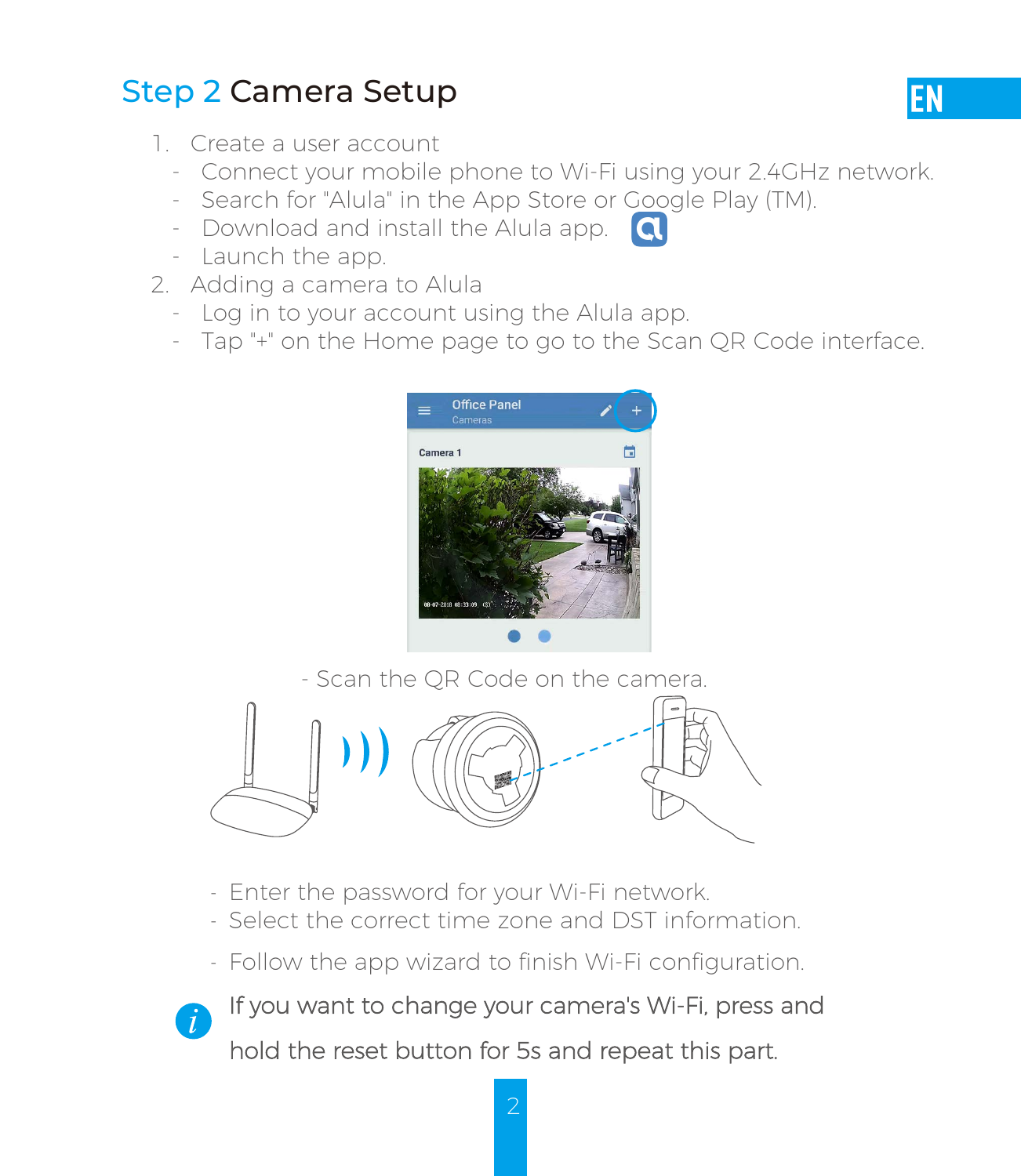microSD Card Slot/Reset



- If the camera fails to connect to your Wi-Fi network, press and hold the Reset button for 10s and repeat Step 2.2.
	- To select another Wi-Fi network, press and hold the Reset button for 10s to reboot the device. When the LED indicator flashes red and blue, you can choose a new Wi-Fi network.

#### 3. Angle Adjustment

You can adjust the camera via the Alula app to get an optimum angle. The panning angle ranges from 0° to 340°, and the tilting angle ranges from -15° to 105°.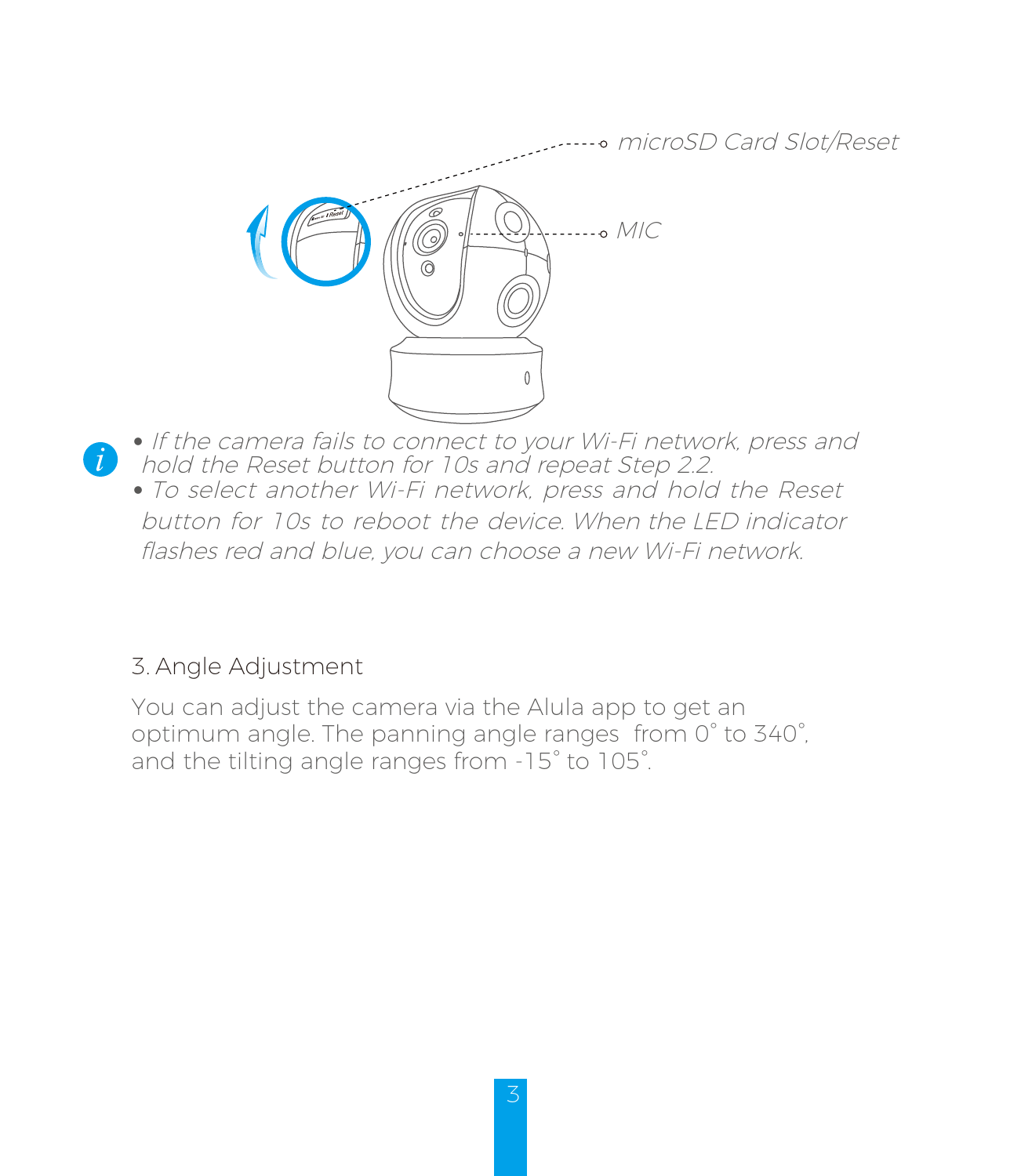#### SD Card Management

G.

- Insert a MicroSD card into the slot before mounting.
- MicroSD card not included in the Box Contents. Recommended compatibility: Class 10, Max.128GB.



**EN** 

2. If the memory card status displays as Uninitialized, tap to initialize it.

## Mounting (Optional)

The camera can be mounted on the wall or ceiling.

- Make sure the wall/ceiling is strong enough to withstand three times the weight of the camera and the mounting.
	- Camera should stay away from any reflective objects such as mirrors or pictures.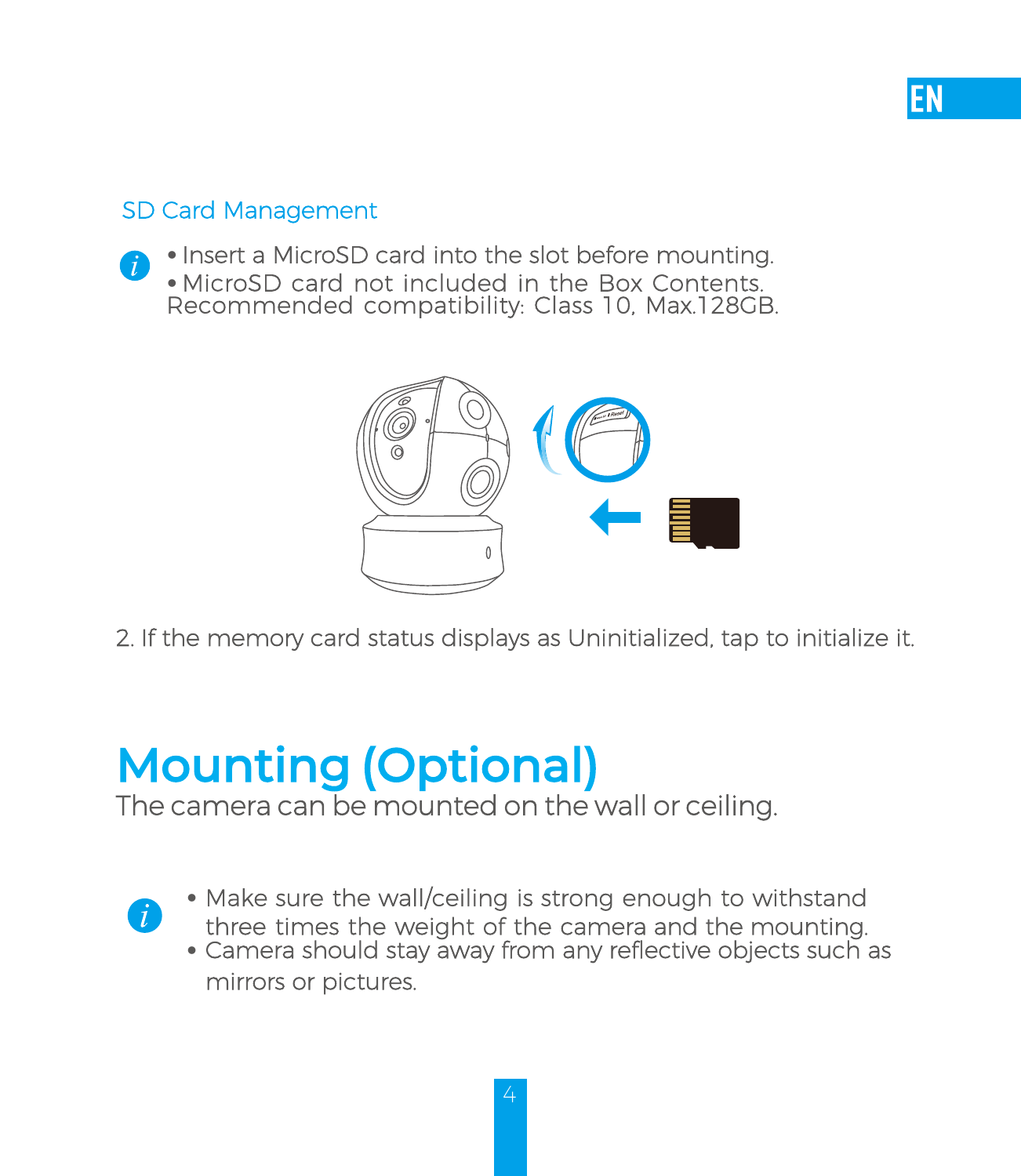- 1. Place drill template onto the surface you have chosen to mount the camera.
- 2. (For cement wall/ceiling only) Drill screw holes according to the template and insert three expansion screws.
- 3. Use three metal screws to fix the camera base according to the template.



4. Install the camera on the base, and turn it 15° to secure it.



5. Connect the power cable to the camera. If the camera was previously connected to the Wi-Fi network, it will automatically connect to the same Wi-Fi network.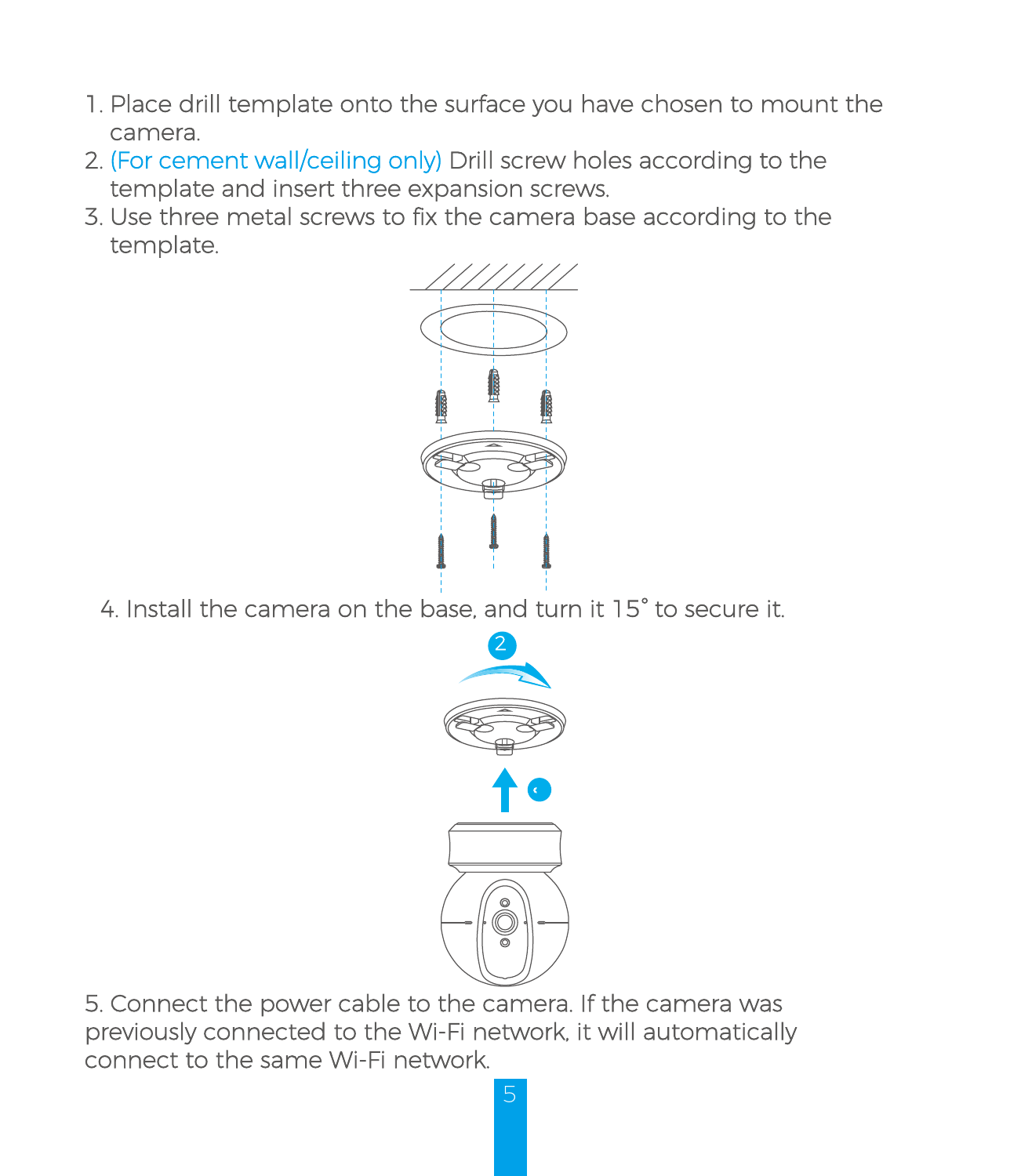# Appendix

#### Box Content